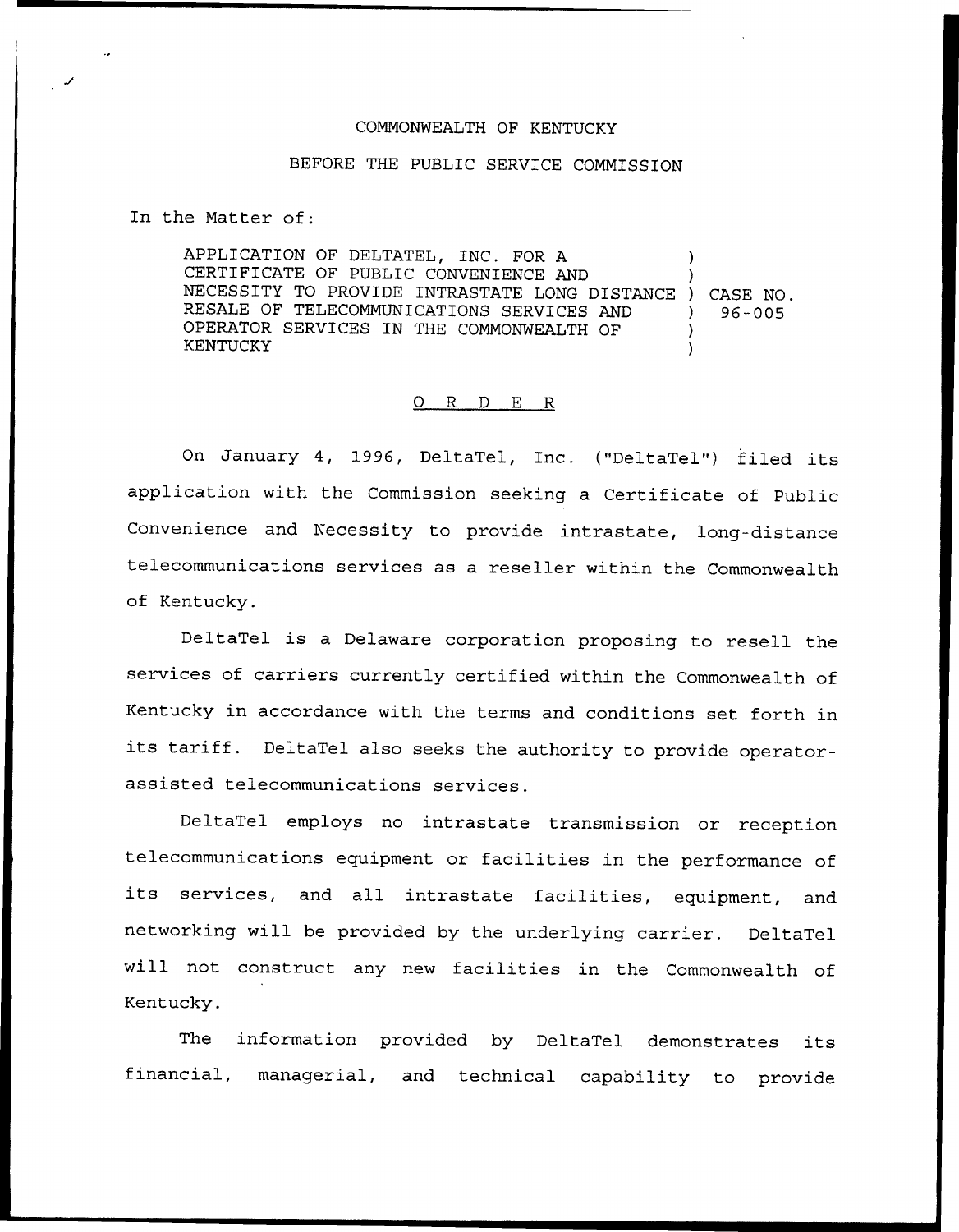intrastate, long-distance telecommunications service. The proposed rates filed January 4, 1996 and supplemented March 4, 1996 should be approved as the fair, just and reasonable rates to be charged.

In Administrative Case No.  $306<sup>1</sup>$  the Commission stated the importance of eliminating possible customer confusion arising from the name of the billing service, rather than the name of the provider of telecommunications services, appearing on the bill. Accordingly, DeltaTel should ensure that its name appears prominently on all bills issued to customers for services rendered by it.

The Commission, having considered the application, the information provided by DeltaTel, and being otherwise sufficiently advised, HEREBY ORDERS that:

1. DeltaTel be and it hereby is granted authority to provide intrastate, long-distance telecommunications services within the Commonwealth of Kentucky on and after the date of this Order.

2. DeltaTel shall comply with the provisions of the Orders in Administrative Case No. 323.<sup>2</sup>

DeltaTel be and it hereby is granted authority to provide  $3.$ intrastate, operator services within the Commonwealth on and after the date of this Order.

Administrative Case No. 306, Detariffing Billing and Collection Services, Order dated April 30, 1990.

Administrative Case No. 323, An Inquiry Into IntraLATA Toll Competition, An Appropriate Compensation Scheme for Completion of IntraLATA Calls by Interexchange Carriers, and WATS Jurisdictionality.